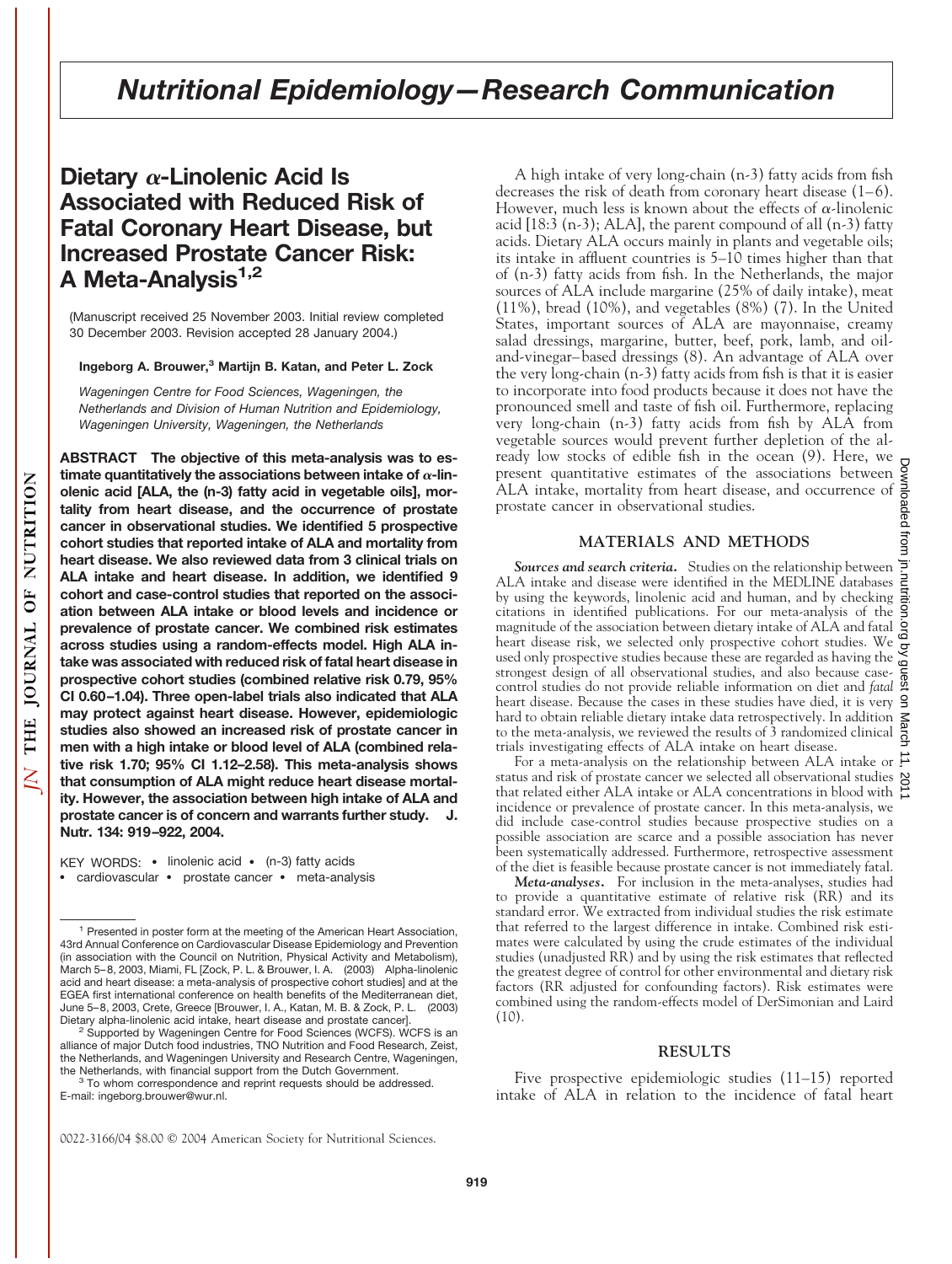disease (**Fig. 1**). Four of these cohort studies consisted of men  $(11-13,15)$  and one of women (14). All cohorts consisted of people who were free of diagnosed cardiovascular disease at baseline. The 12,866 participants of the MRFIT study were between 35 and 57 y old at baseline and were determined to be at high risk of coronary heart disease (11). The 43,757 health professionals were between 40 and 75 y of age at baseline (12). The 21,930 men in the Finnish ATBC study were all smokers and aged between 50 and 69 y (13). The 667 men in the Zutphen study were between 64 and 84 y old at the start of the study (15). The 76,283 female nurses in the Nurses' Health Study were 30–55 y old (14). The combined risk estimates of fatal heart disease for a high vs. low intake of ALA were 0.88 (95% CI: 0.66–1.17) when using unadjusted RR of the individual studies, and 0.79 (95% CI: 0.60–1.04) when using RR adjusted for confounding factors (Fig. 1). The mean ALA intake in the highest categories in the individual studies was 2.0 vs. 0.8 g/d in the lowest categories; thus the RR referred to a mean difference of 1.2 g/d.

Three clinical trials investigated the effect of increasing ALA intake on the incidence of fatal coronary heart disease(3,16,17). In the Lyon Diet Heart Study, 192 patients in the experimental group consumed 1.1 g ALA/d more than the 219 patients in the control group. The experimental group had a significantly lower incidence of fatal coronary heart disease (adjusted RR 0.24; 95% CI 0.07–0.85) than the control group (3). In a trial in India, 120 patients received 20 g/d mustard oil (similar to canola oil) containing 2.9 of ALA daily and 118 patients received placebo treatment, which contained no ALA, for 1 y. All patients had experienced an acute myocardial infarction shortly before they entered the study. Patients using mustard oil had a lower risk of cardiac death (RR 0.60; 95% CI 0.23–1.40) than patients who received placebo treatment (16). In another recent Indian trial, 499 patients in the experimental group were advised to consume an Indo-Mediterranean diet and 501 patients in the control group were advised to consume the step I National Cholesterol Education Program diet. The experimental diet contained on average 1.0 g ALA more than the control diet. Patients in the experimental group experienced significantly fewer total cardiac events (RR 0.48; 0.33–0.71) and sudden deaths (RR 0.33; 0.13–0.86) than those in the control group. In all three trials, the investigators were aware of the treatment. Another shortcoming of the large Indian trial and the Lyon Diet Heart trial is that changes in the diet involved more than ALA intake



**FIGURE 1** Relative risk of *fatal* heart disease for high vs. low intake of ALA in prospective cohort studies. Values are mean RR and 95% CI. The density of the points represents the weighting factor used for calculating the combined RR.



**FIGURE 2** Relative risk of prostate cancer with high versus low ALA intake or blood concentrations in prospective (8,20–22) and casecontrol studies (23–27). Values are mean RR and 95% CI. The density of the points represents the weighting factor used for calculating the combined RR.

alone (3,17). Moreover, the small Indian trial lacked power, and the number of cardiac events in this population was extremely high (30% in 1 y), making it difficult to extrapolate from this specific patient population to other populations. Thus, the above three trials did not have the ideal doubleblind structure and had other limitations in design. Therefore,  $\frac{1}{5}$ they cannot firmly establish a causal relationship between intake of ALA and reduced risk of fatal heart disease. Nevertheless, the findings from these trials are in line with the  $\frac{5}{6}$ associations found in the prospective observational studies.  $\vec{a}$ Furthermore, animal experiments indicate that ALA may prevent fatal heart disease by inhibiting life-threatening arrhythmias (18,19). Taken together, the prospective studies and the trials provide strong indications for a role of ALA in preventing fatal heart disease; they suggest that increasing intake of  $\frac{5}{9}$ ALA by 1.2 g/d decreases the risk of fatal coronary heart  $\frac{9}{2}$ disease by at least 20%.

Any favorable effects of ALA should be weighed against  $\lambda$ possible adverse effects. There have been reports suggesting  $\geq$ that subjects with high ALA intake may be at increased risk of prostate cancer. We found a total of 9 observational studies (8,20–27) that investigated the relationship between prostate cancer incidence or prevalence and intake of ALA or blood levels of ALA (**Fig. 2**). Blood levels of ALA reflect intake of ALA (28). A cohort study from the Netherlands consisting of 58,279 men aged 55–69 y at baseline was the only prospective study showing a slight protective effect of ALA intake on prostate cancer incidence (RR 0.76; 95% CI 0.66–1.04) (22). The U.S. Health Professionals' follow-up study, which involved 51,529 men age 40–75 y at baseline, showed a slightly increased risk with increasing dietary ALA intake (RR 1.25; 95% CI 0.82–1.92) (8). Two nested case-control studies, one from the United States (20) and one from Norway (21) showed an increased risk of prostate cancer for men in the highest quartile of blood ALA. In these four prospective studies (8,20–22), the combined estimate of adjusted RR for prostate cancer incidence was 1.32 (95% CI 0.80–2.18) for men with high vs. low intake or blood levels of ALA. When we combined these data with those from five nonprospective studies (23–27), the risk estimate increased to 1.70 (95% CI 1.12–2.58). It should be noted that the results from these studies were quite heterogeneous (Fig. 2).

THE JOURNAL OF NUTRITION

 $\overline{N}$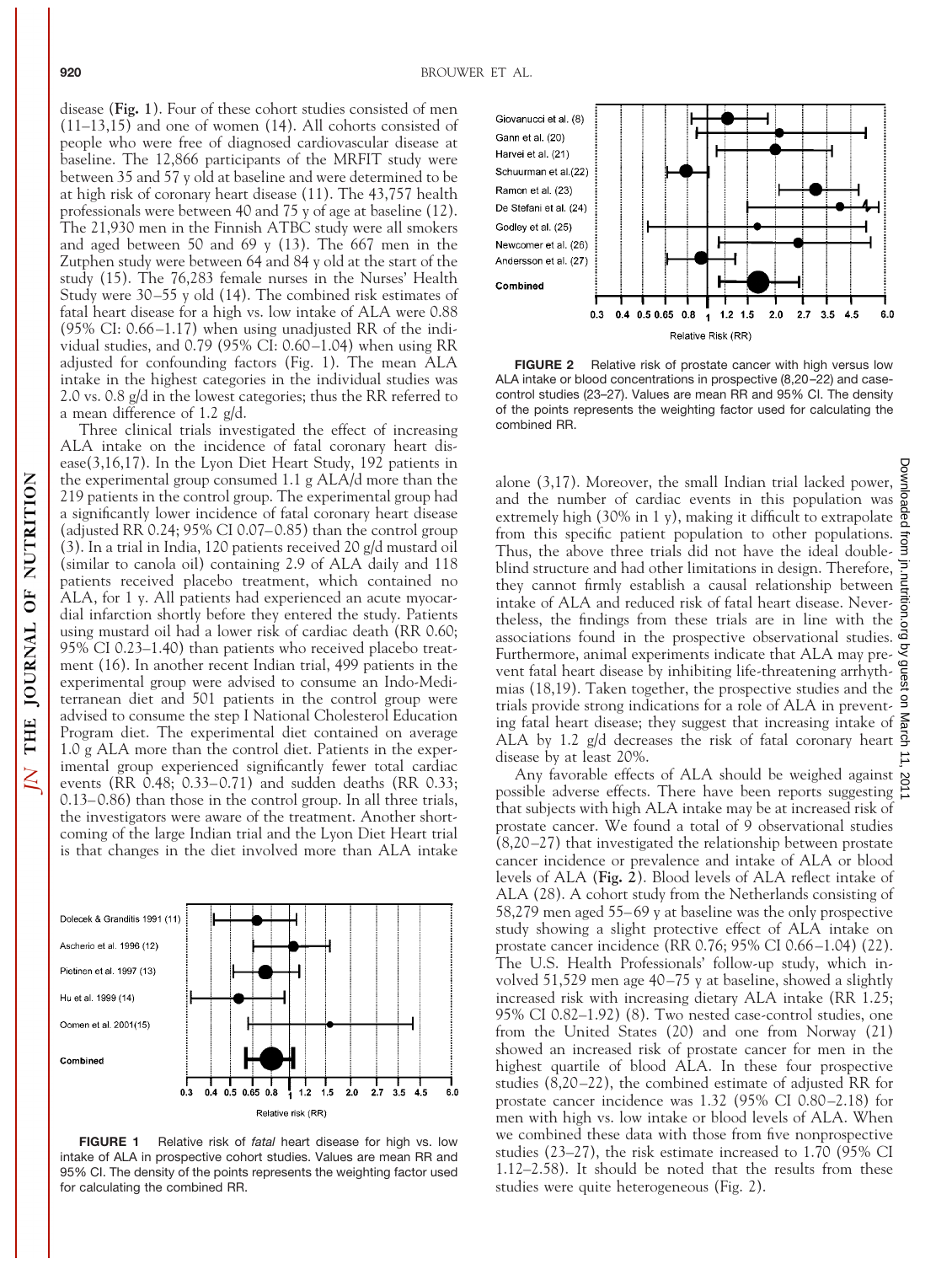## **DISCUSSION**

The outcome of our meta-analysis of prospective studies taken together with the results of the clinical trials (3,16,17) suggests that an increased intake of ALA can lower the risk of fatal coronary heart disease.

The most likely mechanism by which ALA may prevent fatal heart disease is by reducing cardiac arrhythmia. In the Western world,  $\sim$  50% of all deaths from cardiovascular disease can be ascribed to sudden cardiac death (29). The majority of sudden deaths are directly caused by acute ventricular arrhythmia (30). In vitro and animal studies have suggested antiarrhythmic effects of ALA (18,19).

The data reviewed here suggest that ALA protects against heart disease, but there are also indications for an increased risk of prostate cancer in men with a high intake of ALA compared with those with a low intake. It is quite uncertain at present whether the effect on prostate cancer is real. Even if it were real, the protective effect on fatal coronary heart disease would probably outweigh these possible negative effects, especially for men with an increased risk of heart disease. In the United Sates, 6 times more men are diagnosed with coronary heart disease than with prostate cancer, and almost 8 times more men die of coronary heart disease than of prostate cancer (CDC/NCHS, www.cdc.gov). Furthermore, prostate cancer occurs at an older age: >40% of coronary heart disease patients are  $\leq 65$  y old when diagnosed, whereas  $> 50\%$  of prostate cancer patients are  $>75$  y old when diagnosed.

A possible explanation for the heterogeneity in results between the observational studies might be that ALA can come from different dietary sources. This might lead to different types of confounding for different studies. For example, in some countries, such as Uruguay (24), meat and not vegetable oil is the major source of ALA, and the apparently deleterious effect of ALA could therefore be caused by high meat intake instead of high ALA intake. This would lead to an increased risk of prostate cancer in those studies in which meat was the major source of ALA and not in those studies in which vegetable oils were the major source of ALA. In the Netherlands, where the study of Schuurman et al. (22) showed a protective effect of linolenic acid intake on prostate cancer, vegetable oils in margarines are indeed the main source of ALA (7). Unfortunately, only 3 studies of ALA intake and prostate cancer provided additional information about the source of ALA. These studies do not show a clear association with intake of either vegetable oils or meat (8,23,24). In the Health Professionals Follow-Up Study (8), red meat was an important source of ALA, but not the main source. Furthermore, the relation between ALA intake and prostate cancer was still present after adjustment for meat intake in the Health Professionals Follow-Up Study (8) and after adjustment for animal fat in the study of Ramon et al. (23). Moreover, in the study in Uruguay, both ALA from animal sources and ALA from vegetable sources were associated with an increased risk of prostate cancer (24). Thus, it is unlikely that the differences in results between populations are caused by either meat or vegetable oil as the major source of ALA in a particular population. Other reasons for the heterogeneity of the results might include the differences in the design of the studies, differences in the background diets of the populations, random error, and publication bias.

Intake of very-long chain (n-3) PUFA as present in fish is not related to an increased risk of prostate cancer in epidemiologic or animal studies. There are even indications that high intakes of very-long chain (n-3) PUFA from fish may protect against prostate cancer (31). Data from clinical trials and

prospective studies showed that moderate-to-high intake of (n-3) fatty acids from fish reduces the risk of total mortality by at least 20% (1,2,16). Therefore, fish should be the first recommended source of (n-3) fatty acids. However, ALA could provide an alternative for those subjects who are at high risk of cardiovascular disease and who, for various reasons, do not want to consume fish. Another advantage of increased use of ALA instead of (n-3) fatty acids from fish would be the lower burden on the environment. Use of ALA instead of fish fatty acids could help to prevent depletion of the oceans from certain fish species.

ALA consumption might have a substantial effect on heart disease mortality, but the positive association between intake of ALA and prostate cancer is of concern and requires further study. Double-blind, randomized clinical trials are required to provide definitive answers on ALA intake and heart disease. Such trials will lack the power to detect effects of ALA intake on prostate cancer, but studies of prostate-specific antigen may provide a surrogate marker. In the meantime, very long-chain (n-3) fatty acids from fish should remain the recommended source of (n-3) fatty acids in the prevention of heart disease.

Note added in proof: In a recent prospective study in male  $\frac{6}{9}$ smokers [Männisto, S., Pietinen, P., Virtanen, M. J., Salminen, I., § Albanes, D., Giovannucci, E. & Virtamo, J. (2003) Fatty acids  $\frac{3}{8}$ and risk of prostate cancer in a nested case-control study in male  $\frac{a}{2}$  smokers. Cancer Epidemiol. Biomarkers Prev. 12: 1422–1428] the smokers. Cancer Epidemiol. Biomarkers Prev. 12: 1422–1428] the relative risk (RR) for prostate cancer in the fourth versus the first  $\vec{g}$  quartile of ALA intake was 1.16 (95% CI 0.64–2.13). Inclusion of  $\vec{g}$ quartile of ALA intake was 1.16 (95% CI 0.64–2.13). Inclusion of this study changes the combined RR for prospective studies from 1.32 to 1.28 (95% CI 0.84–1.94). The combined RR for all studies on ALA and prostate cancer changes from 1.70 to 1.62 (95% CI 1.11– 2.37).

### **LITERATURE CITED**

1. GISSI-Prevenzione Investigators (1999) Dietary supplementation with n-3 polyunsaturated fatty acids and vitamin E after myocardial infarction: results of the GISSI-Prevenzione trial. Gruppo Italiano per lo Studio della Sopravvivenza nell'Infarto miocardico. Lancet 354: 447–455.

2. Burr, M. L., Fehily, A. M., Gilbert, J. F., Rogers, S., Holliday, R. M., Sweetnam, P. M., Elwood, P. C. & Deadman, N. M. (1989) Effects of changes in fat, fish, and fibre intakes on death and myocardial reinfarction: diet and reinfarction trial (DART). Lancet 2: 757–761.

3. de-Lorgeril, M., Renaud, S., Mamelle, N., Salen, P., Martin, J. L., Monjaud, I., Guidollet, J., Touboul, P. & Delaye, J. (1994) Mediterranean alpha-linolenic acid-rich diet in secondary prevention of coronary heart disease. Lancet 343: 1454–1459.

4. Kromhout, D., Bosschieter, E. B. & de-Lezenne-Coulander, C. (1985) The inverse relation between fish consumption and 20-year mortality from coronary heart disease. N. Engl. J. Med. 312: 1205–1209.

5. Albert, C. M., Hennekens, C. H., O'Donnell, C. J., Ajani, U. A., Carey, V. J., Willett, W. C., Ruskin, J. N. & Manson, J. E. (1998) Fish consumption and risk of sudden cardiac death. J. Am. Med. Assoc. 279: 23–28.

6. Hu, F. B., Bronner, L., Willett, W. C., Stampfer, M. J., Rexrode, K. M., Albert, C. M., Hunter, D. & Manson, J. E. (2002) Fish and omega-3 fatty acid intake and risk of coronary heart disease in women. J. Am. Med. Assoc. 287: 1815–1821.

7. Voskuil, D. W., Feskens, E. J., Katan, M. B. & Kromhout, D. (1996) Intake and sources of alpha-linolenic acid in Dutch elderly men. Eur. J. Clin. Nutr. 50: 784–787.

8. Giovannucci, E., Rimm, E. B., Colditz, G. A., Stampfer, M. J., Ascherio, A., Chute, C. C. & Willett, W. C. (1993) A prospective study of dietary fat and risk of prostate cancer. J. Natl. Cancer Inst. 85: 1571–1579.

9. Naylor, R. L., Goldburg, R. J., Primavera, J. H., Kautsky, N., Beveridge, M. C., Clay, J., Folke, C., Lubchenco, J., Mooney, H. & Troell, M. (2000) Effect of aquaculture on world fish supplies. Nature (Lond.) 405: 1017–1024.

10. DerSimonian, R. & Laird, N. (1986) Meta-analysis in clinical trials. Control Clin. Trials 7: 177–188.

11. Dolecek, T. A. & Granditis, G. (1991) Dietary polyunsaturated fatty acids and mortality in the Multiple Risk Factor Intervention Trial (MRFIT). World Rev. Nutr. Diet. 66: 205–216.

12. Ascherio, A., Rimm, E. B., Giovannucci, E. L., Spiegelman, D., Stampfer, M. & Willett, W. C. (1996) Dietary fat and risk of coronary heart disease in men: cohort follow up study in the United States. Br. Med. J. 313: 84–90.

13. Pietinen, P., Ascherio, A., Korhonen, P., Hartman, A. M., Willett, W. C., Albanes, D. & Virtamo, J. (1997) Intake of fatty acids and risk of coronary heart